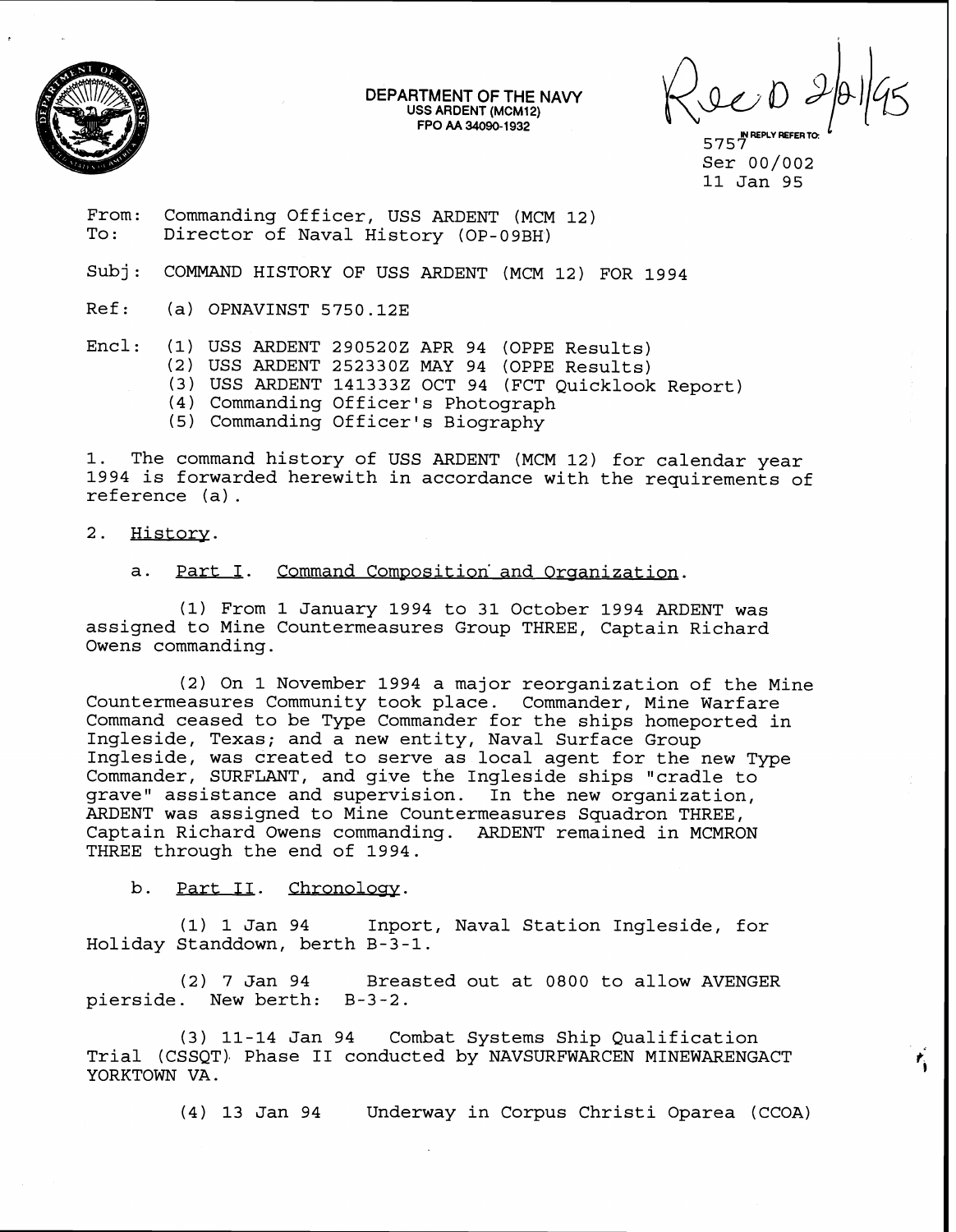for  $TB-26/TB-27$  checks. Returned 1430 to  $B-3-2$ .

(5) 14 Jan 94 **Shifted** befkhs to A-8-2, outboard DEVASTATOR (MCM 6).

(6) 19 Jan 94 Vacated Alpha pier to accommodate mooring of frigates. New berth: B-3-2, outboard DEVASTATOR.

(7) 28 Jan 94 Hosted VADM William J. Flanagan Jr., COMSECONDFLT; RADM Pearson, COMINEWARCOM; and RADM Leonard F. Picotte, COMPHIBGRU TWO, 1045-1115.

(8) 31 Jan 94 U/W CCOA for burial at sea.

(9) 1-5 Feb 94 U/W CCOA for engineering and type training.

(10) 7-11 Feb 94 ETG visit/assist.

(11) 14 Feb 94 Shifted berths to B-4-1.

(12) 17 Feb 94 Sponsor's dinner at Sandy Shores, Corpus Christi, 1900-2130.

(13) 18 Feb 94 Ship's Commissioning Ceremony.

(14) 22 Feb 94 ADM Mauz, CINCLANTFLT, visit.

(15) 28 Feb-3 Mar 94 Fleet Mine Warfare Training Center (FMWTC) filming evolution.

(16) 7-11 Mar 94 ETG visit/assist.

(17) 10 Mar 94 NAVSAFECEN NORFOLK VA visit.

(18) 14-18 Mar 94 FMWTC filming evolution.

(19) 21-25 Mar 94 FMWTC filming evolution.

(20) 28 Mar-11 Apr 94 Intermediate Maintenance Availability (IMAV) .

(21) 19-22 Apr 94 Group Engineering Assessment.

(22) 26-28 Apr 94 Operational Propulsion Plant Examination (OPPE) .

(23) 24-25 Apr 94 REOPPE.

(24) 26 May-5 Jul 94 Post-Delivery Availability (PDA) with Peterson Builders, Incorporated (PBI) .

(25) 7-10 Jun 94 NAVMAC Team visit.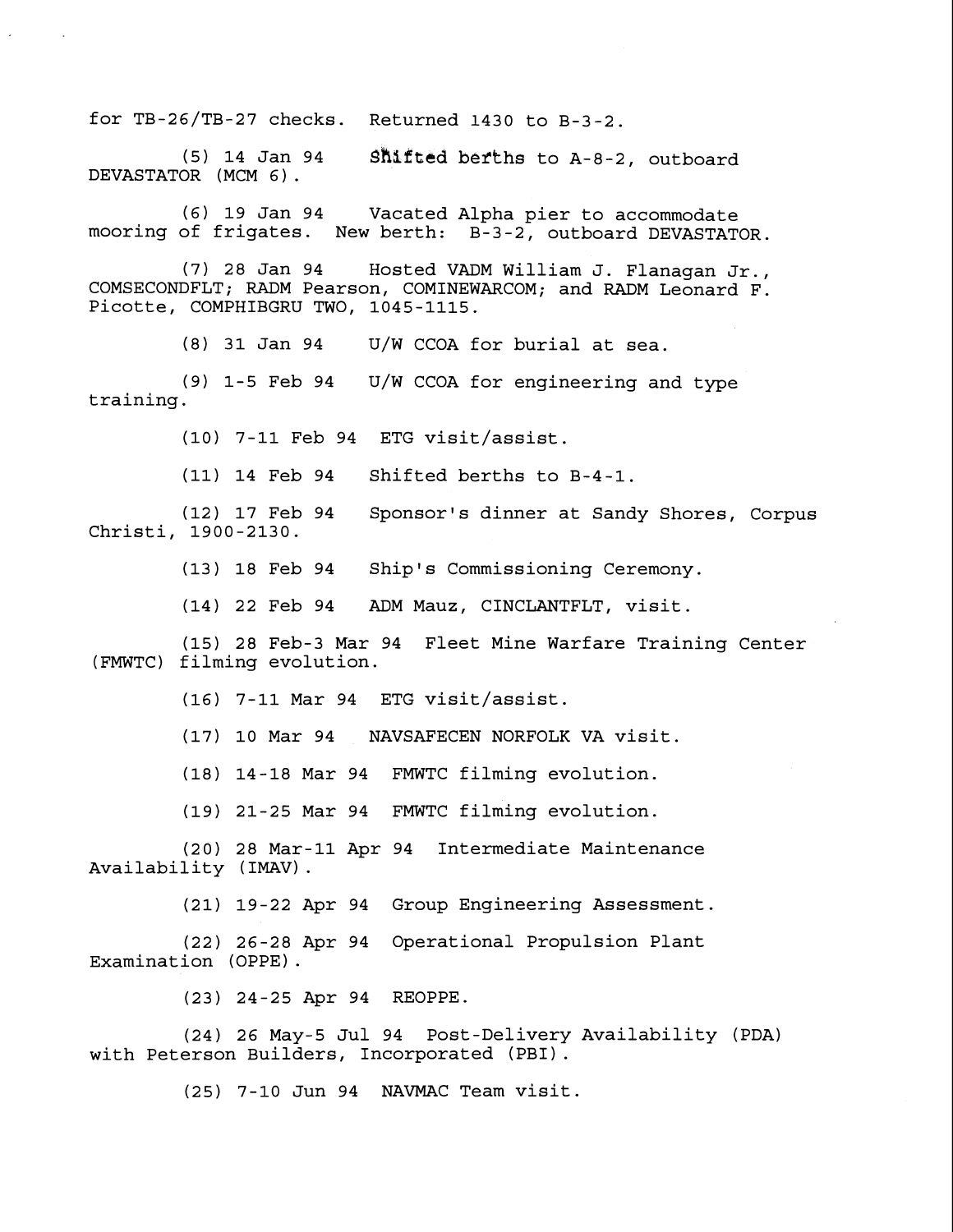(26) 8 Jun 94 Royal Thai Navy visit.

(27) 6 Jul 94 U/W from Ingleside enroute Panama City, Florida.

(28) 9 Jul 94 1300, Arrived Panama City.

(29) 11 Jul-26 Aug 94 CSSQT Phase 111, Panama City.

(30) 29 Aug-8 Sep 94 CSSQT Phase IV, Panama City.

(31) 9-11 Sep 94 Transit from Panama City to Key West, Florida.

(32) 13-14 Sep 94 Transit from Key West to Port Everglades, Florida.

(33) 15-21 Sep 94 Acoustic Trials, Port Everglades.

(34) 21-22 Sep 94 Transit from Port Everglades to Key West.

(35) 24-26 Sep 94 Transit from Key West to Cozumel, Mexico.

(36) 26-29 Sep 94 Port visit, Cozumel.

(37) 30 Sep-4 Oct 94 Transit from Cozumel to Ingleside, Texas.

(38) 11-14 Oct 94 Final Contract Tials.

(39) 17 Oct-20 Nov 94 Upkeep period, Ingleside, for PDA.

(40) 28 Oct 94 VADM Katz, COMNAVSURFLANT, visit.

(41) 7-17 Nov 94 Combat Systems Logistics Alignment.

(42) 17 Nov 94 Shifted berths from A-6 to B-1.

(43) 21 Nov-31 Dec 94 Post-Shakedown Availability (PSA), Ingleside, Texas.

## c. Part III. Narrative,

The new year, 1994, found ARDENT in Ingleside, Texas, the newly established homeport for the ship. On 3 January 1994, ARDENT began a two-week shipboard meter calibration availability with SIMA Ingleside. In the interim the ship shifted berths on 7 January from B-3-1 to B-3-2 to accommodate USS AVENGER (MCM 1). During the period 3-10 January, Commodore Richard Owens of MCMGRU THREE broke his pennant on ARDENT.

On 11 January the ship began phase **I1** of the Combat Systems Ship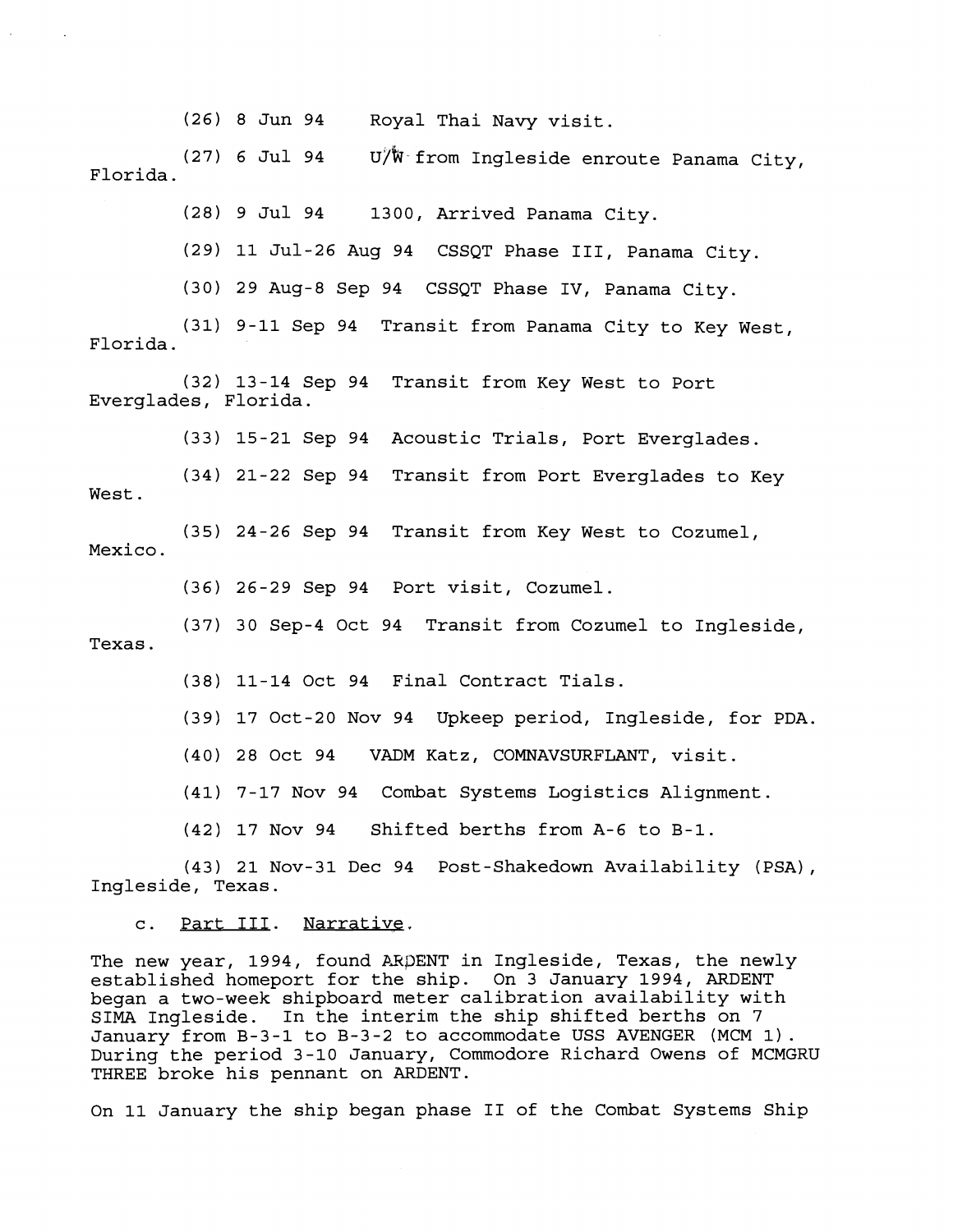Qualification Trials (CSSQT) with NAVSURFWARCEN MINEWARENGACT YORKTOWN VA. This evolution involved an underway day on 13 January for testing of the TB: 26/27 acoustic devices. Returning to port at 1430, ARDENT moored at the ammo berth, A-3, and took on ordnance (destructors and firing mechanisms). Water-borne CSSQT checks on the Mine Neutralization Vehicle **(MNV)** were completed pierside, 1700-1800. At 0900, 14 January, ARDENT once again shifted berths to A-8-2, outboard USS DEVASTATOR (MCM-6) . On 19 January, upon the return of two decommissioning frigates to Ingleside, the ship shifted berths to B-3-2, again outboard of DEVASTATOR.

On 28 January, Vice Admiral William J. Flanagan Jr., Commander, SECOND FLEET, visited ARDENT at 1045. He was accompanied by Rear Admiral John Pearson, Commander, Mine Warfare Command, and Rear Admiral Leonard F. Picotte, Commander, Amphibious Group TWO. The brief visit ended at 1115.

On 31 January, the ship was underway in the Corpus Christi Operating Area (CCOA) to conduct two burials at sea. The cremains of ETC Jimmie Don Goins and ABFCS Daniel Fernandez were committed to the deep in a simple ceremony at 1000. Returning to port that afternoon, ARDENT made preparations for underway engineering and type training, conducted 1-5 February in the Among the exercises completed were two General Quarters, with emphasis on main space fires; numerous engineering casualty control drills and evolutions; and two complete missions with the MNV (SLQ-48) to verify software installations. When dense fog precluded a scheduled 4 February return to port, the ship conducted two practice anchorages in the CCOA. The weather conducted two practice anchorages in the CCOA. cleared at 2300, 4 February, and the ship was able to negotiate the transit up the Corpus Christi Ship Channel safely, mooring at berth A-2-2 at 0005, 5 February.

The following week, 7-11 February, ARDENT conducted engineering and damage control training with the Engineering Training Group<br>(ETG) under the leadership of LCDR and MMCS Captain R. H. Funke of the Afloat Training Organization rode the ship during this training evolution, as well as a group of SOSMRC students under the tutelage of Captain Bill Marks (USN, Retired).

On 14 February ARDENT shifted berths from A-2-2 to B-4-1 in preparation for the ship's formal commissioning ceremony on 18 February. A special dinner was held on the evening of 17 February at Sandy Shores Hotel, Corpus Christi, to honor the ship's sponsor, Mrs. Sue Ann Thompson, First Lady of the State<br>of Wisconsin. The commissioning ceremony took place at 1000 the The commissioning ceremony took place at 1000 the following day, 18 February 1994. Guest speaker was Congressman Kika de la Garza. RADM Pearson, RADM Williams of PMS-303, and Ellsworth Peterson, owner of Peterson Builders, Incorporated, also addressed the crowd of approximately 600 attendees. On the heels of the commissioning ceremony, 22 February, Admiral Mauz, Commander-in-Chief, Atlantic Fleet, visited the ship.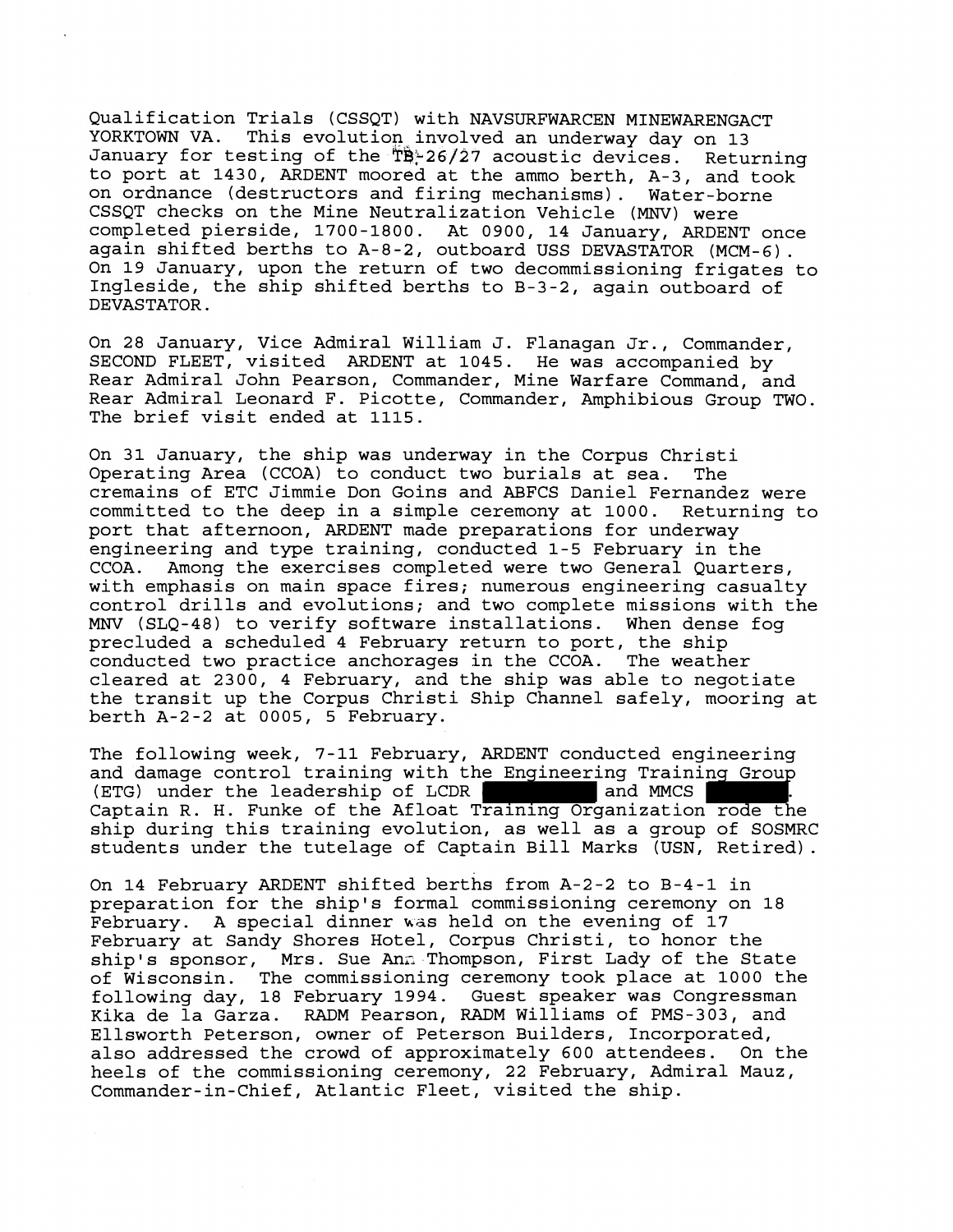The month of March was consumed mainly by engineering training and three filming evolutions, each conducted under the auspices of Fleet Mine Warfare Train wo Center, Charleston, South<br>Carolina. A three-man film crew led by BMC came aboard Carolina. A three-man film<sup>34</sup>  $circ$  led by BMC ship on 28 February to shoot the deployment and recovery of the TB-27 acoustic device, one of sixteen training films for mine warfare. The ship was underway 2-3 March in the CCOA in support of the filming. At the behest of MINEWARCOM, ARDENT also retrieved a MK 52 exercise mine shape on 2 March with assistance from an EOD detachment.

During the week of 7-11 March, the ship had another ETG visit for OPPE preparations. Team leader was again LCDR , assisted by GSCS . The week's training included underway evolutions and drills in the XOOA on 8-9 March. On 10 March a nine-man team from Naval Safety Center, Norfolk, Virginia, came aboard to conduct a safety survey, 0730-1100.

During the next two weeks, 14-18 March and 21-25 March, Chief Meglen's film crew was again on board to shoot minesweep operations, specifically the launch and retrieval of the 6A and 6H sweep configurations. Underway filming days in the CCOA were 17 and 21-24 March. The ship also got underway on 15 March to conduct ECC drills.

ARDENT was inport Ingleside, 28 March-11 April, for an IMAV with SIMA. PBI completed numerous PDA work items during this period as well. On 5-10 April a team from Puget Sound Naval Shipyard (ship's planning yard), under project engineer Gary Lusk, conducted ship checks for projected shipalts to be completed during PSA.

Following the IMAV the ship conducted a week of inport ECC and DC drills in preparation for the OPPE of 26-28 April. These preparations were somewhat hampered by emergent repairs to the bedplates of 1A and 1B SSDGs, 16-22 April. Under Material Officer, LT | The state of the THREE conducted an engineering assessment of ARDENT on 19-24 April, which included an underway day in the CCOA on 21 April for engine grooms. The EA was considered a reasonable success, and OPPE took place as scheduled, but with disappointing results (see enclosure (1)). Left alone and to its own devices during the period 29 April-23 May, the ship made preparations for the OPPE reinspection scheduled 24-25 May. An underway period, 5-6 May, for ECC drills punctuated this month of preparations. The REOPPE was an unqualified success (see enclosure (2) ), and the crew felt somewhat vindicated for the poor showing of the previous month.

Following OPPE, 26 May-5 July, the ship remained inport, Ingleside, for PDA work. PBI accomplished some fifty work packages during this period, including the installation of four main engine rails and a much needed 24-volt ground detection system. A NAVMAC team led by Jerry Davis visited the ship in this period, 7-10 June, to evaluate MCM manpower needs. ARDENT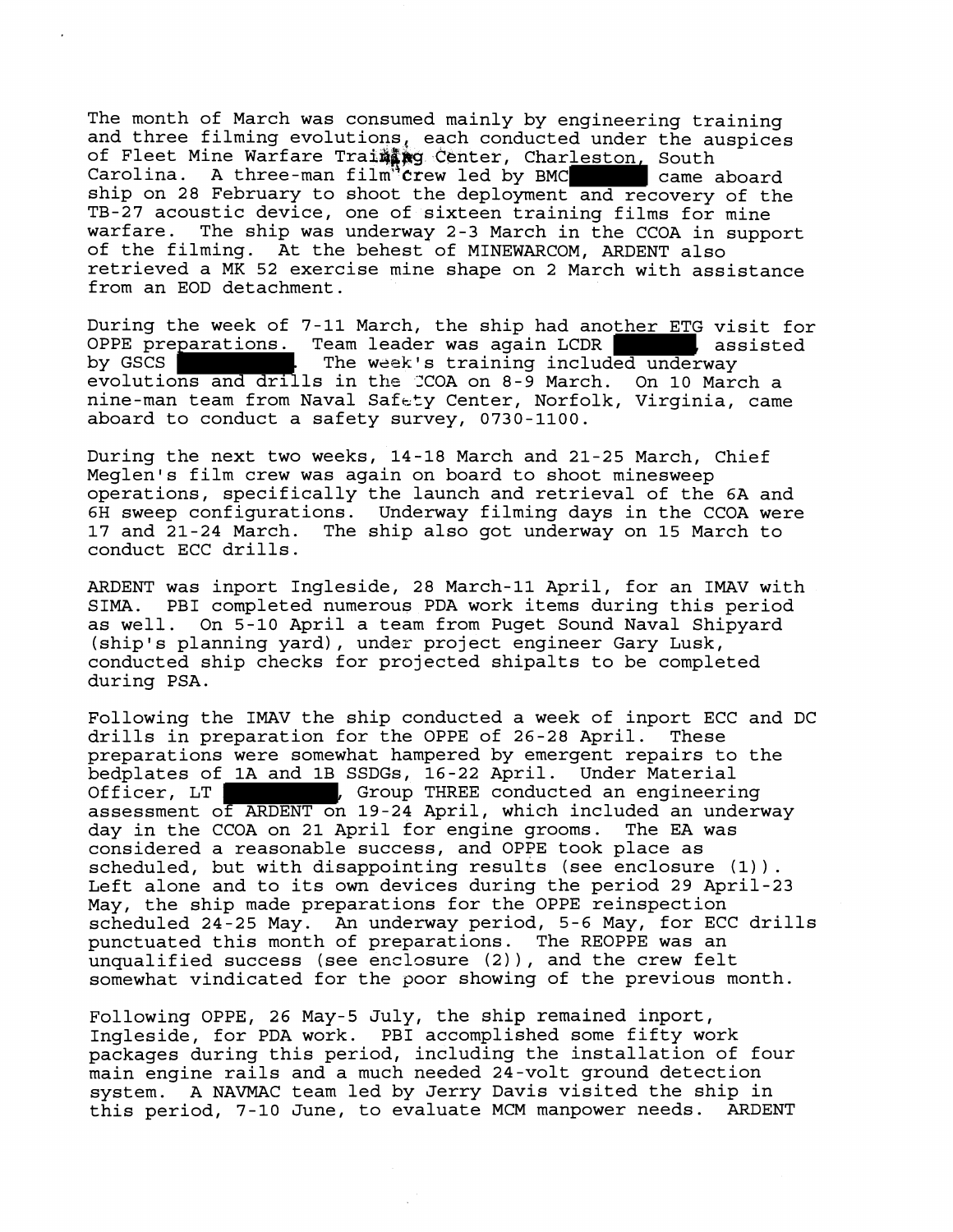also played host to Captain Vichai Panpruk and two colleagues of the Royal Thai Navy on 8 June. On **10** June ARDENT acted as host ship for USS GLADIATOR (MCMMP1), which returned from CSSQT in Panama City, Florida, on that day. In conjunction with GLADIATOR'S arrival, ARDENT entertained Commodore Owens and RADM Pearson (COMINEWARCOM), the two guests attending a command awards ceremony.

At **0900** on **6** July ARDENT got underway for a 90-day deployment, the main purpose of which was CSSQT in Panama City, Florida. Arriving at Panama City at **1300** on **9** July, the ship officially began CSSQT Phase III the morning of 11 July. Leader from Yorktown, Virginia, was Boyd Dee Jenkins.

CSSQT was generally considered a success, though it was not completed without several key material casualties. Following inport days on **11-12** July, ARDENT was underway for training in the Panama City Operating Area (PCOA) **13-15** July. The following week material problems began to surface. Power supply failures in the AN/SQQ-32 sonar kept the ship inport until **21** July, a day devoted to underway testing on the sonar. With assistance from NSWC Crane, Indiana, representative Wally Myers and Raytheon Inc. technician David Brown, the ship completed repairs to the **32**  sonar on **25** July and resumed-underway training, **26-29** July, in the PCOA.

The week of **1-5** August proved very productive. Underway minehunting operations included several successful Mine Neutralization System (MNS) alissions. Two moored mine shapes were cut and recovered using the Mine Neutralization Vehicle *(MNV)* on 5 August. These were the first two successful, complete MNS missions accomplished in the life of the ship.

Minehunting operations and training continued the week of **8-12**  August in the PCOA. The crew's minehunting abilities continued to improve, and the sonar operated well until the final mission on **12** August, at which time power supply failures again forced a premature end to minehunting training.

On **15** August the ship remained inport to troubleshoot and repair the **32** sonar. The following day, **16** August, ARDENT was underway at **0700** to stream the M Mk 5(a) straight tail in support of a test on a new Ship Service Fulse Generator (SSPG) installation. These scheduled minesweeping operations had to be postponed due to tropical storm conditions prevailing in the PCOA, the ship returning to port at **0900.** 3n **17** August the weather abated sufficiently to allow the ship to get underway and satisfactorily complete the SSPG tests. ARDENT remained inport, **18-21** August, while ship's force technicians worked with Wally Myers of Crane and Raytheon tech Fred Galli on the **32** sonar problems.

The week of **22-26** August was devoted exclusively to minesweeping operations in the PCOA. The fantail crew rigged, streamed and retrieved a variety of sweep configurations and fully tested the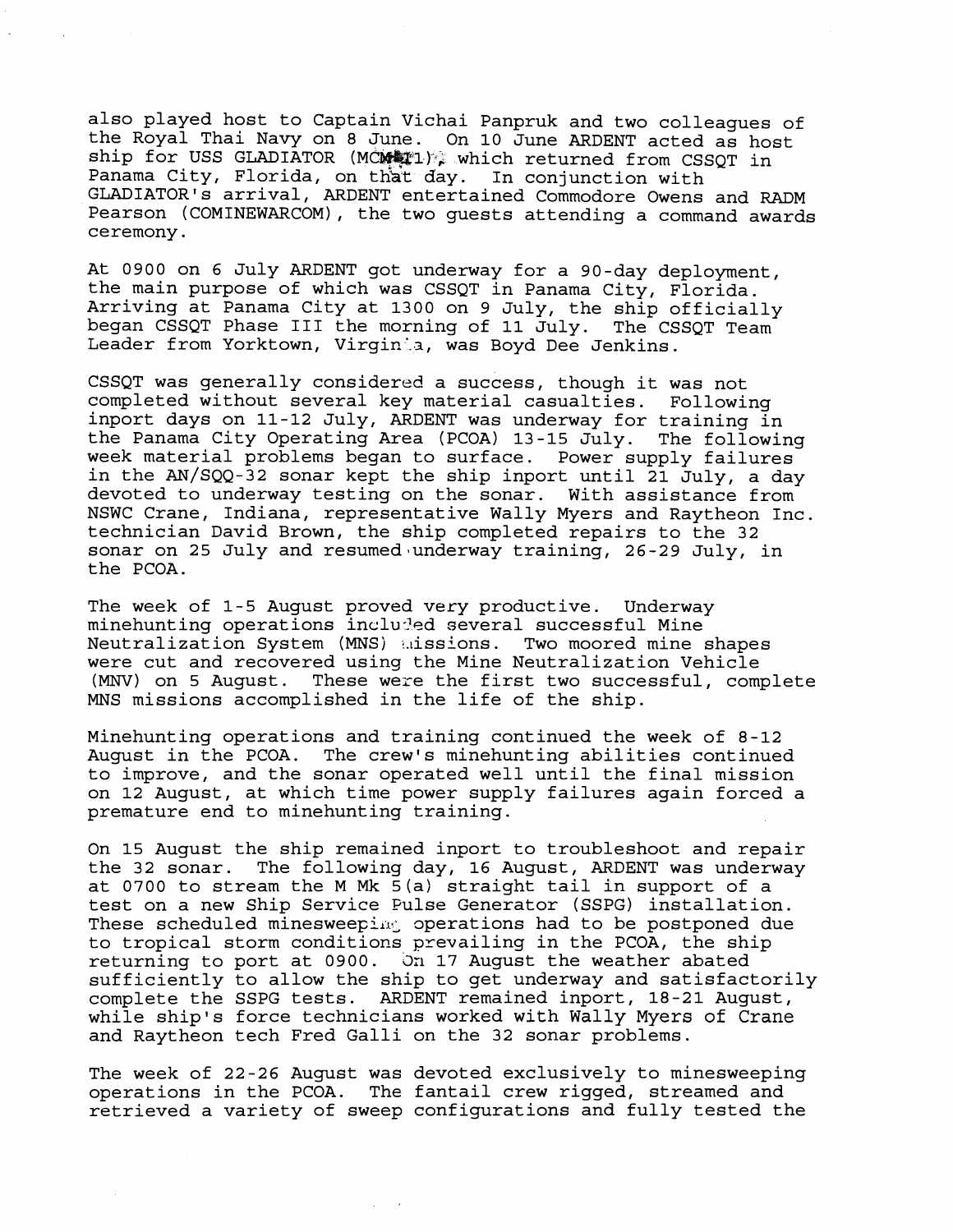TB-26/TB-27 and SSPGs. A class problem with the SSPGs was evident on ARDENT as well, specifically, the inability to pulse at required amperages in all required wave forms. On 26 August the ship cut its first moored mine using a mechanical sweep (double-0). This evolution officially terminated CSSQT Phase 111.

Troubleshooting and repair on the 32 sonar was brought to a successful conclusion on 27-28 August, just in time for the commencement of CSSQT Phase IV, 29 August. The week of 29 August-2 September involved a variety of underway minehunting exercises, danning operations and minesweeping evolutions in the PCOA. Following the Labor Day weekend, CSSQT Phase IV was successfully brought to a conclusion on 8 September as ship's force completed minehunting and minesweeping evolutions to the satisfaction of Yorktown team observers.

At 1030 on 9 September ARDENT got underway for Port Everglades, Florida, via Key West. Leaving the Panama City ship channel, in the vicinity of sea buoy "SA," the ship retrieved an otter which had been lost over the side on 8 September when a securing device<br>failed. This proved to be a very useful minehunting/32 sonar This proved to be a very useful minehunting/32 sonar evolution.

Arriving in Key West, Florida, at 1200 on 11 September, the ship anchored out until 0730 the next morning, when pier space became available at berth D-2 North. After taking on fuel, ARDENT proceeded to a berth at North Mole, Key West, at 1300. At 1400 the following day, 13 September, the ship got underway for Port Everglades, arriving there at 1000, 14 September, mooring at berth 22.

ARDENT conducted Acoustic Trials at Port Everglades in the period 15-21 September. During the first three days of the trial the ship remained inport for a mandatory hull cleaning and the installation of accelerometer discs and other acoustic test equipment. At 0900, 18 September, ARDENT was underway in the Port Everglades Operating Area (PEOA) for cavitation tests and machinery acoustic cuts, returning to berth 22 at 1845 that same evening. The ship was underway at 0700 the next morning for tests on an acoustic range set up two nautical miles east of Port Everglades. Range runs continued around the clock at various speeds, and with different machinery configurations, until 0900, 21 September, at which time the ship returned to port, berth 21, for equipment offload. The Acoustic Trials went very smoothly.

Underway at 1400 on 21 September for Cozumel, Mexico, ARDENT made a brief stop in Key West enroute, 22-24 September. The ship arrived in Key West at 1200, 22 September, tying up initially at the Truman Annex, inner basin. At 0745, 24 September, ARDENT moved to the fueling pier for fuel onload, departing for Cozumel at 1230 the same day.